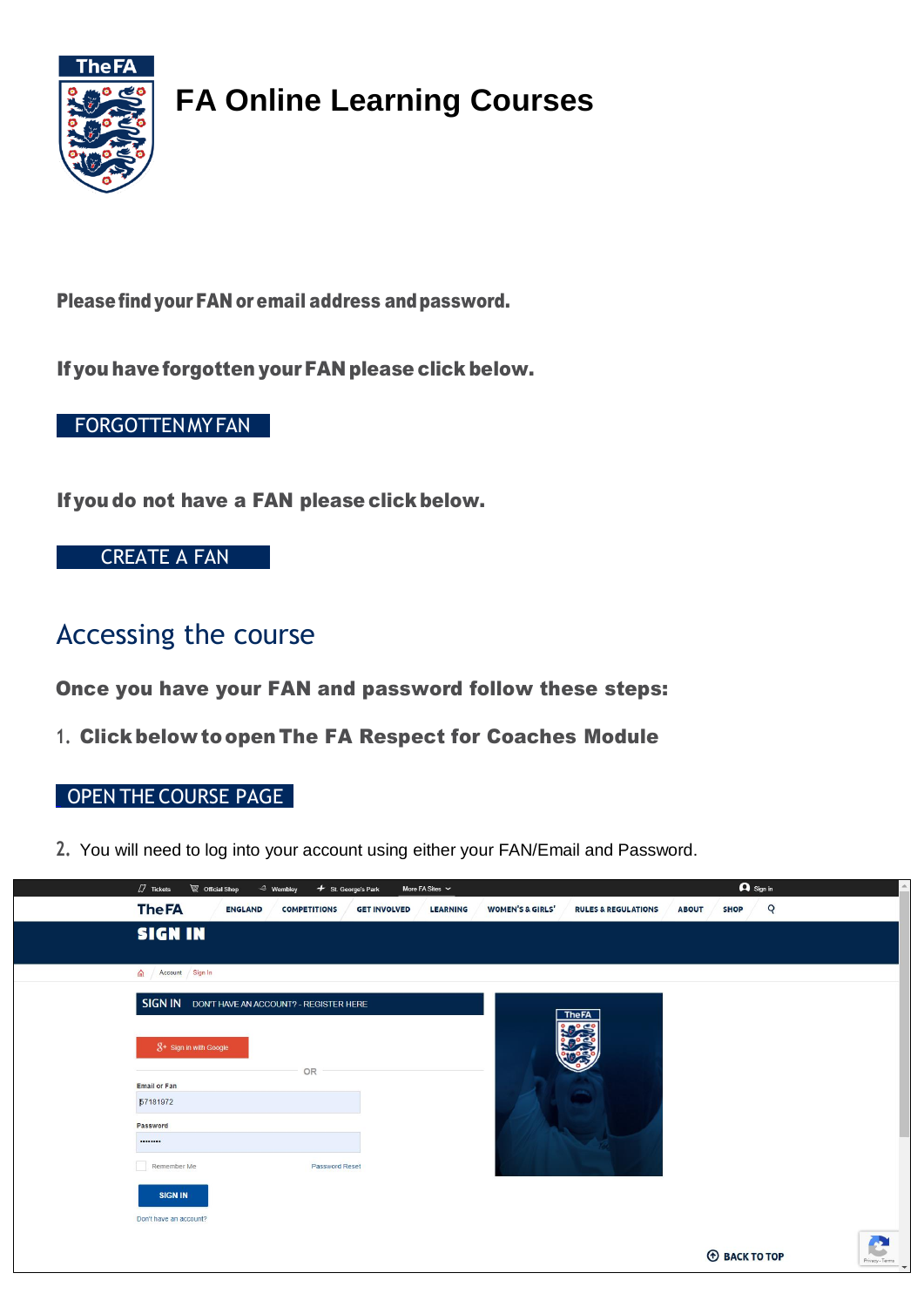**3.** Once you sign in, you will be directed directly to the below page where you can access the FA E-Learning Module. Please click on the 'enrol me' to move to the next screen

| $\mathbb{Z}$ Tickets       | $\triangleq$ Wembley<br><b>W</b> Official Shop<br>$+$ St. George's Park<br>tore FA Sites ↓                                                                                                                                                                                   |                         |
|----------------------------|------------------------------------------------------------------------------------------------------------------------------------------------------------------------------------------------------------------------------------------------------------------------------|-------------------------|
|                            |                                                                                                                                                                                                                                                                              | <b>A ↔ ③</b>            |
| <b>WE FOR</b>              | <b>MY LEARNING <math>\vee</math></b><br><b>MY BASKET</b><br>QUICK LINKS $\sim$<br><b>HELP</b><br><b>HOME</b>                                                                                                                                                                 |                         |
|                            | Dashboard / Courses / Courses in Live / Available Courses / Respect for Coaches / Enrolmen options / Enrolment options                                                                                                                                                       |                         |
| <b>Administration</b>      | <b>The FA Respect for Coaches</b>                                                                                                                                                                                                                                            |                         |
| Course administration      | <b>Enrolment options</b>                                                                                                                                                                                                                                                     |                         |
| <b>L</b> Enrolment options | The FA Respect for Coaches                                                                                                                                                                                                                                                   | $\mathscr{A}_{\!\star}$ |
|                            | Respect is ab out creating a positive environment - both on and off the pitch.<br><b>CORE</b><br><b>COACHING</b><br>This learning, which lasts around 30 minutes, will explain how to help your players feel safe, have fun and remain<br>included.<br><b>AN INTERACTIVE</b> |                         |
|                            | Self enrolment (Learner)                                                                                                                                                                                                                                                     |                         |
|                            | No enro nent key required.                                                                                                                                                                                                                                                   |                         |
|                            | Enrol me                                                                                                                                                                                                                                                                     |                         |
|                            |                                                                                                                                                                                                                                                                              |                         |

**4.** Once you select the 'enrol me' button, this will allow to view the course modules. Select the 'questionnaire' button to begin the course

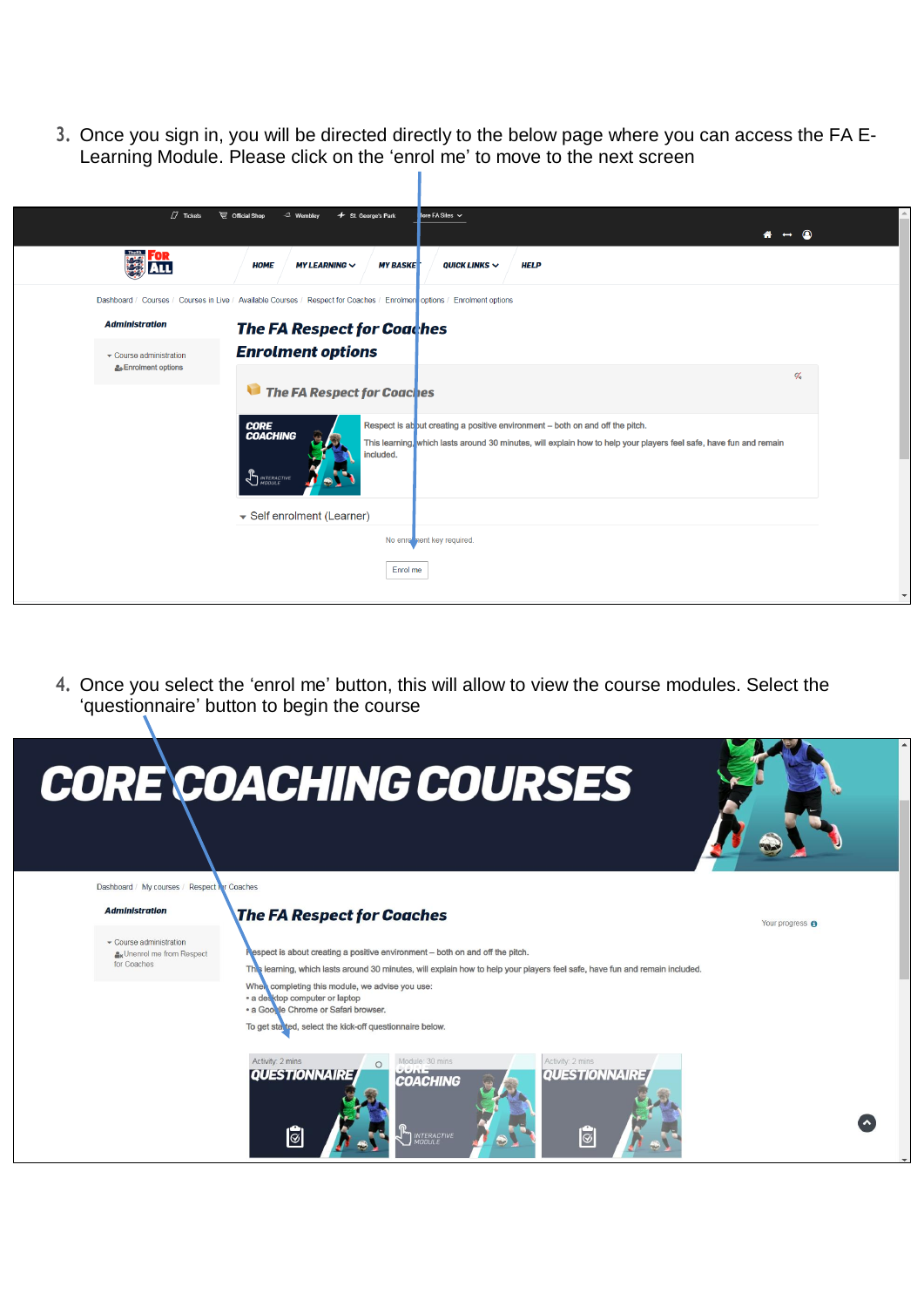**5.** Select the 'Answer the questions' link to begin the module



**6.** Once you have completed the Pre-Course Questionnaire, you will be redirected to the below screen where you can progress to the next module.